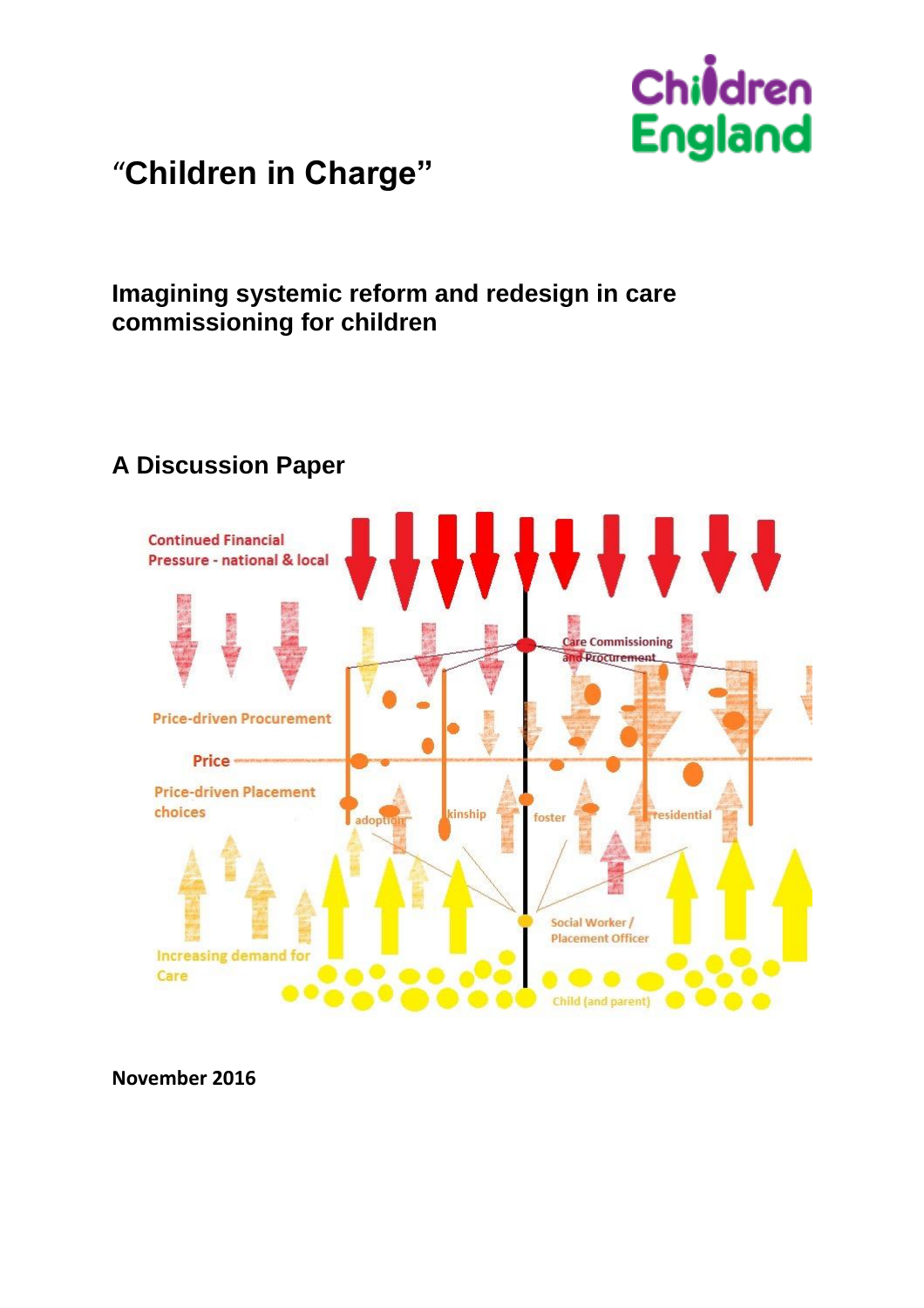## **Children in Charge: imagining 'systemic reform' and redesign in care commissioning for children**

#### **Scope of this paper – what it's about, and what it's not about!**

This paper is an attempt at rethinking the systemic problems facing the funding and commissioning of care services and placements for children in need of care and adoption, across ALL types and specialisms of placement, from kinship care, through foster care, to residential care and adoption.

The ideas in this paper have been developed by Kathy Evans, CEO of Children England, based on findings and discussions over several years of involvement in [examining](http://www.childrenengland.org.uk/wp-content/uploads/2016/05/Correcting-a-History-of-Market-Failure.pdf) the [residential](http://www.childrenengland.org.uk/wp-content/uploads/2016/05/Correcting-a-History-of-Market-Failure.pdf) care market in particular, from both provider and [commissioner](https://ipc.brookes.ac.uk/publications/DfE_Childrens_residential_care_market_report-June2015.pdf) perspectives. It has been shared with various stakeholders and submitted to Sir Martin Narey and the DfE as part of the Independent Review of Residential Child Care, but has not until now been more widely published. The genesis of this paper might have been firmly rooted in the residential care sector but it is vital to emphasise that the ideas explored here rely on a taking **a unified approach to all children and their varied journeys through being in care** and ending the 'siloed' approach of separate markets and funding streams for different segments and specialisms of care provision.

The central idea in this paper is to create a **national 'Care Bank' to fund the costs of all placements (kinship, foster, residential and adoption) directly from the nation's income taxes**. It could free social workers to make care placement decisions led by children's best interests rather than the need to ration council budgets; it would free councils to devote their locally-raised resources to community services that can help strengthen families and keep children happy and safe at home wherever possible. It would give children themselves a greater degree of say over where they want to live while in care and create a systemic focus on reducing the human and financial damage of multiple placement breakdowns.

While it has been developed and informed in dialogue with colleagues across the children's sector, this idea does *not* represent a firm recommendation or public policy position from Children England or its membership; it is *not* a comprehensive research paper or a costed policy proposal. The analysis and ideas here are offered first and foremost to engage with all those already familiar with, operating within, and deeply troubled by, the children's services 'marketplace'.

It is intended to **stimulate discussions and imaginations of what systemic reform could look like** and to **enable us think together about how relationships, power, money and decision-making in care commissioning** *could* **be organised very differently from the way they are now.**

The most recent National Audit Office report on children in need of help and [protection](https://www.nao.org.uk/report/children-in-need-of-help-or-protection/) (Oct 2016) issued a stark warning that their analyses suggested there is *'…systemic, not just local failure'***. This paper is an attempt to imagine what a systemic response to systemic failure might look like**. Children England will, of course, be very glad to hear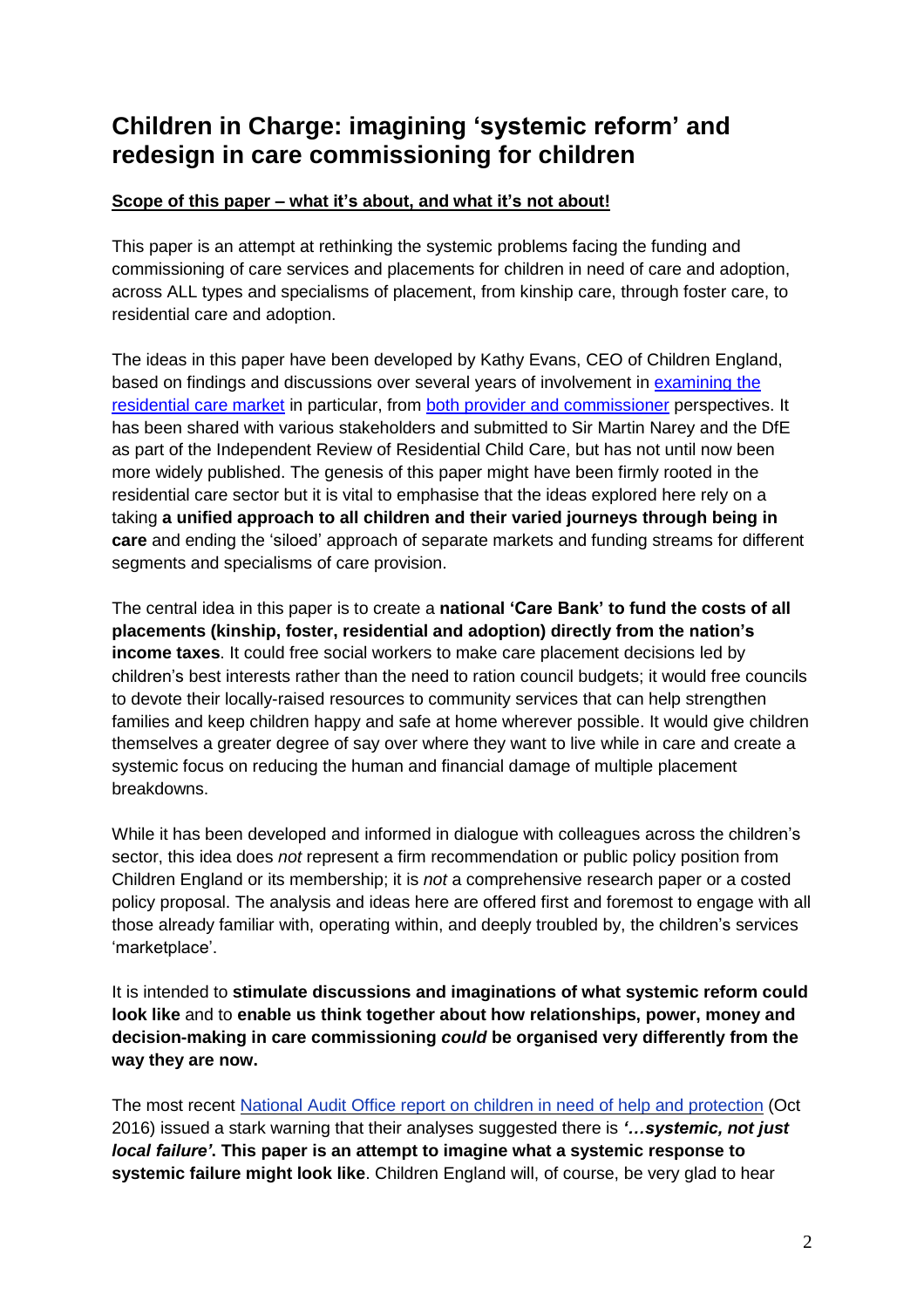other ideas, to present and explore and evolve our thinking collaboratively, with any interested audiences and colleagues, or listen carefully to any critiques of what is written here.

#### 1. **THE CARE COMMISSIONING 'SYSTEM' AND POWER STRUCTURE**

1.1 The current commissioning structures for care developed without design. In the early days of commissioning there were guidance documents, for example by the Commissioning Support Programme, that gave flow charts for commissioning processes. Beyond that there was no system design - no blueprint. Several research and policy papers over recent years have analysed in detail their incoherence and lack of overall strategy. **The** *power* **structure of care commissioning, however, is pretty clear and common across the diversity of local areas - it is a top-down hierarchy driven by money:**



1.2 Local authorities have **the clear legal duty to provide care for as many children as are found to be in need of it**, regardless of how many children need it in total and without reference to the available funds for doing so.

1.3 The task of finding the right care placement for each child is the local authority's, as their **'corporate parent'**, and they will need to decide upon (and procure where necessary) that placement from a range of options spanning kinship care, foster care, residential social care, health or education settings, and/or potential adoption placements. Some children may need several or all of those options during their time in care and beyond.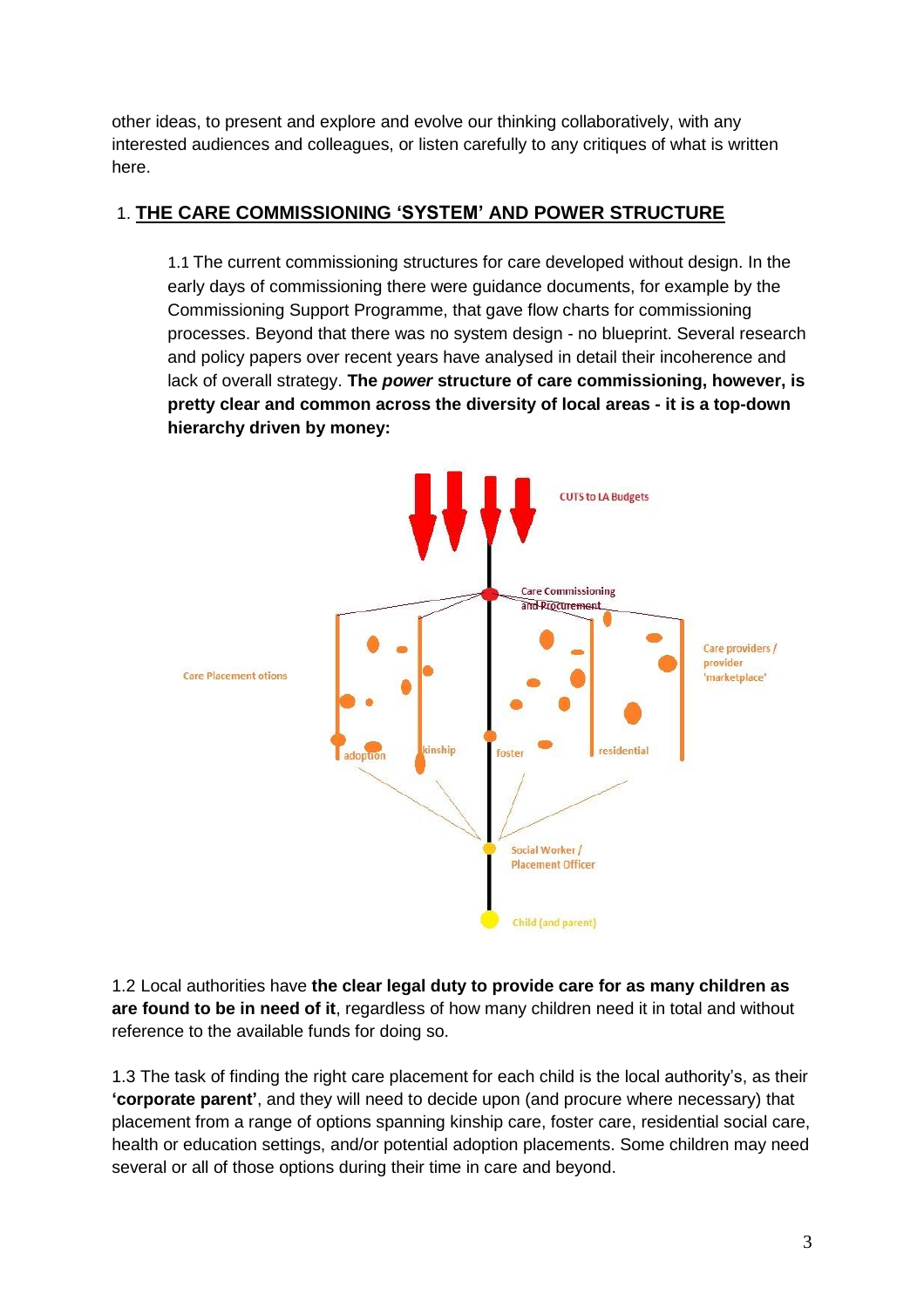1.4 Local authorities have a huge task (and have developed a bureaucracy) in the **strategic commissioning and practical procurement of the service capacity** to meet current and future needs for care, within the budgets allocated by their council members. Each local authority has a **duty to ensure 'sufficiency'** of service capacity to meet the care needs among children in/from their area. However, the range of placements types and capacity they will need is likely to include (in some cases very unpredictably and expensively) using some settings and agencies outside of their authority boundaries too, even though they have no geographical jurisdiction or statutory power for commissioning new provision outside of their own authority boundaries.

1.5 The **budgets within which commissioners have to work are finite and fixed annually (while demand upon them throughout the year is not)** and for over 7 years have been under severe downward pressure due to national government cuts to local authority funds (as well as LAs' own financial struggles and losses in the 2008 crash). While authorities have generally, and valiantly, preserved their child protection and placement budgets before all other areas of service spend, the downwards financial pressure on councils has been exacerbated by the 'upwards pressure' of significantly increased demand for care applications and placements – a rising level of demand that Lord Justice Munby has recently described as a national emergency. Councils cannot legally 'ration' the demand for care with the argument that the LA simply cannot afford to look after any more children.

1.6 Better and **earlier community service intervention that might prevent the need for care** is a universal aim – financially and morally - and the only lawful way of reducing demand for care. The Troubled Families programme and the local reforms they are prompting should (other things being equal) have some minimising impact on the numbers of children removed to care from a very targeted cohort of families, but the financial pressures mitigating against wider investment in Early Help are well established and widely reported.

1.7 There is no national body with clear oversight or direct responsibility for the availability, capacity or efficiency of the whole care system for children – except for adoption agencies who have relatively recently had a more specific strategic oversight and leadership board at national level (and have seen benefits from that). National government decisions have a clear impact on the quality of life of children in the care of the state, but no body or post is nationally accountable for those impacts and certainly not in a way that is enforceable for any child in the care of the state who suffers by them. **All responsibility (and blame) sits with local authorities**, even though the quality of life and outcomes for children in care depend upon a much wider range of public services, spending and policy decisions outside the control of local authorities (eg health and CAMHS, benefits, housing).

1.8 Different service modalities and models, especially **foster care and residential care**, have tended to be commissioned separately from each other, as if they are **separate 'markets'**, sometimes planned and procured by entirely different personnel. Both have seen the development of regional and sub-regional 'authority cluster' framework commissioning, although usually still as separate 'service markets' from each other.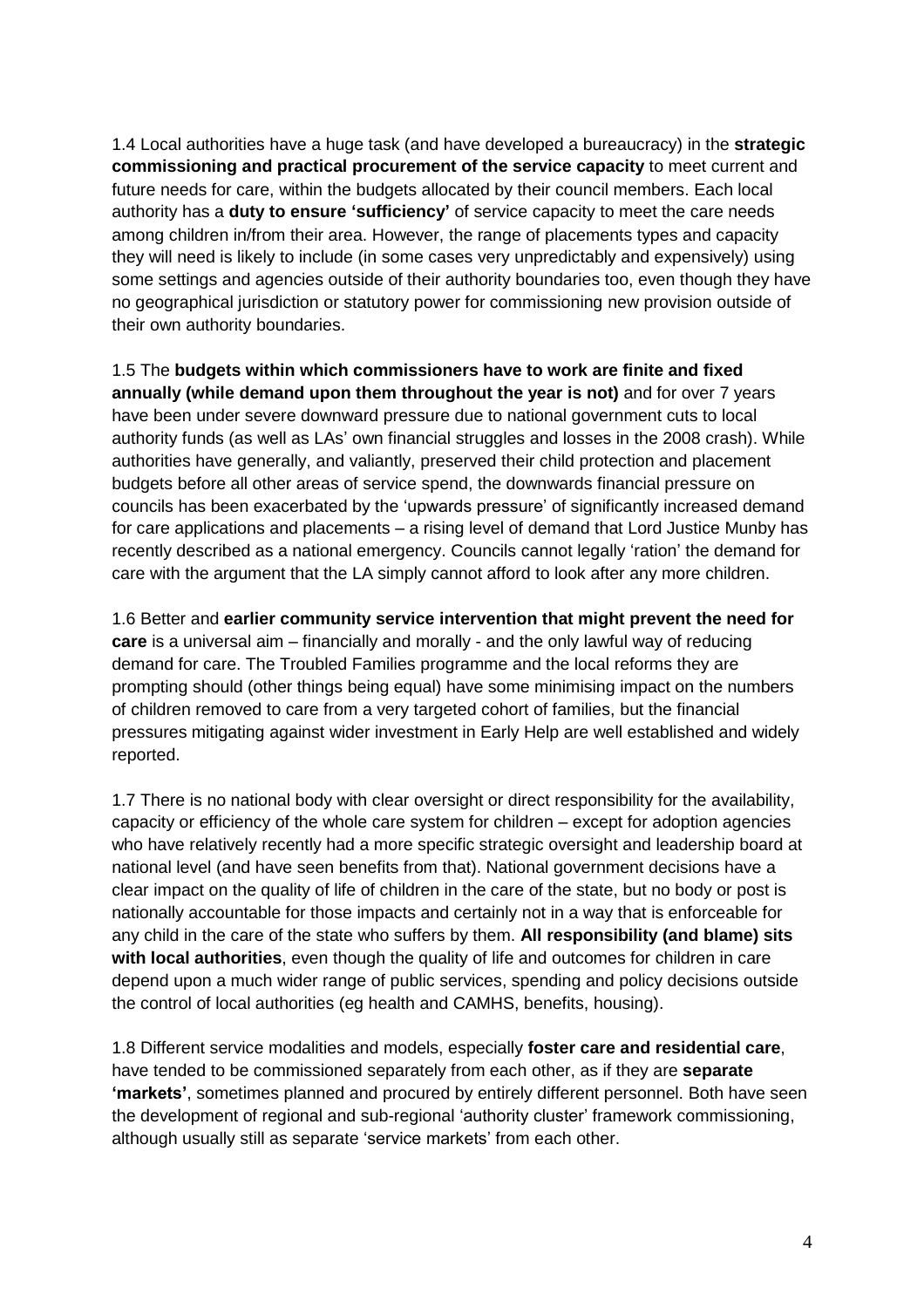1.9 Packages of **financial and practical support for kinship care placements vary enormously** from one authority to another – there is no national 'standard' offer to kinship carers. There is widespread sector agreement that wherever safe and possible, living with close family or friends should be a preferred option: a child can continue being cared for by people they know and trust and have a sense of belonging with. However there are real anxieties within the system that in a price-driven cost-pressurized context, kinship placements can be at risk of being used as a cheap option where it may not otherwise be a preferred option for a child's needs, or are at risk of being made without adequate support to the family.



1.10 All of the financial pressures – from national government on local council budgets and from commissioning and procurement teams on placement officers and social workers – create a powerful downward force, squeezing care providers on price regardless of their cost, in order to try to make budgets stretch further. Some placement officers and care commissioners have publicly reported having to go through a **'hierarchy' of placements**, from cheapest in-house to cheapest independent option, before being able to get budget approval for higher-cost care options that, in many cases at least, could be recognised as the most appropriate place for a child and their particular needs from the outset. In other words, the primacy of price drivers and cost controls for councils can mean *knowingly* putting a child through multiple placement breakdowns in order to be able to justify highercost care options.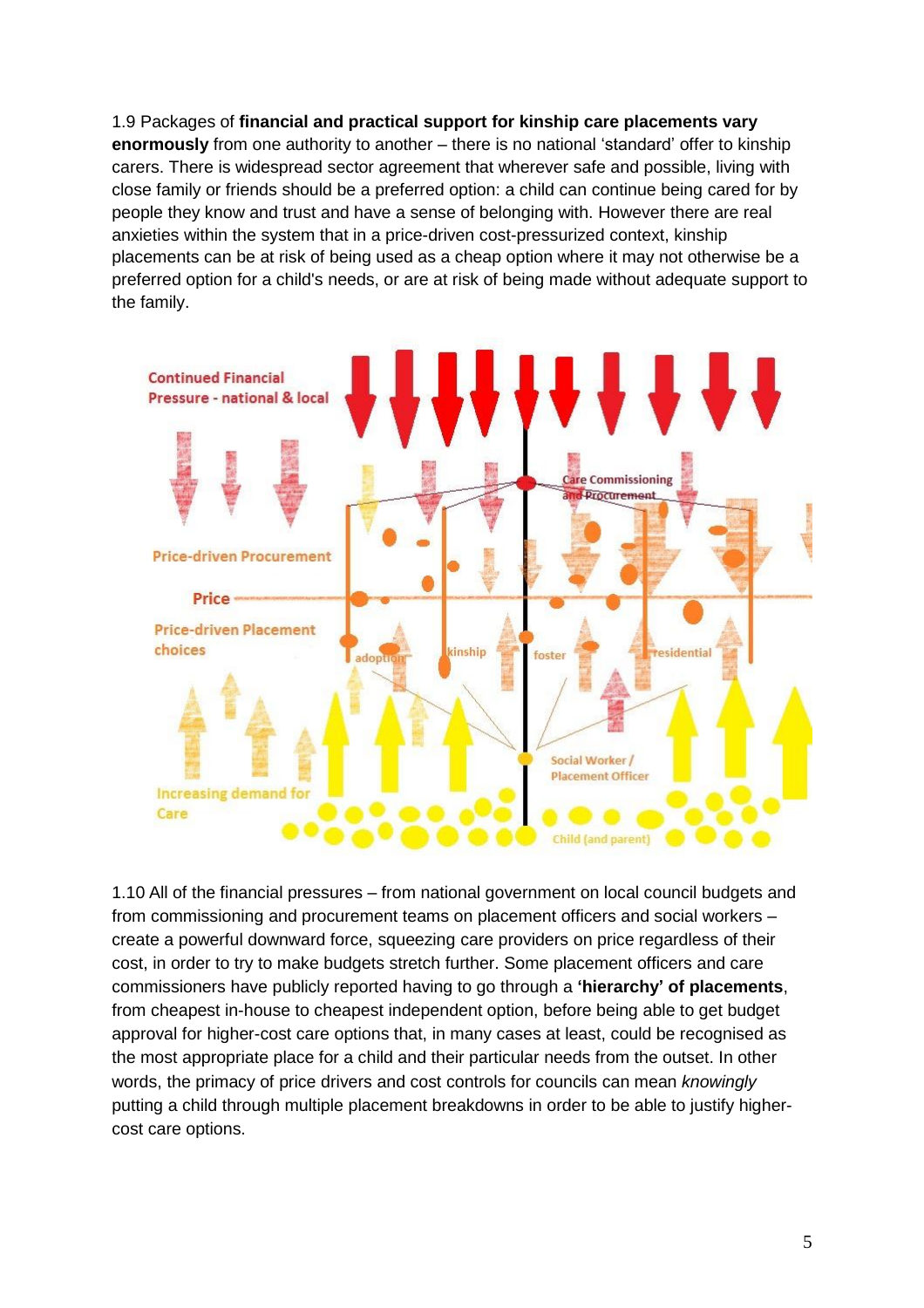1.11 **The child at the bottom of this power structure is powerless**. They are the 'consumers' of care but have no power in the 'market'. And the more children there are in the parental care of each authority, the harder it is in this 'system' to take an individualised view of any of them. The care commissioning system hence becomes **transactional** (as opposed to relationship-focussed)**, procedure-driven, dominated by price and by the 'industry' of procuring placements**, rather than by each child's best interests in their unique circumstances.

## 2. **A NEW DESIGN – CHILDREN IN CHARGE**

2.1 During the course of focus groups undertaken for the IPC market analysis of residential care, it was repeatedly reported by providers that where a child's parent(s) remain involved and active in seeking out and securing the right place for their own child, placement quality, suitability and decision-making were better, placement breakdowns significantly lower. This is the passion and commitment of a parent to keep pushing for the right place for their child, no matter the cost - in fact no matter the distance from home, in many cases.

2.2 The statutory duty that LAs hold towards children in care was always framed and intended to act in the same way – for any child whose parent should not, or could not, be their carer and their best advocate, that role, passion and personal commitment should be taken on by the social worker individually and their council corporately. The systemic barrier to that happening in practice is that the LA holds two conflicting duties: to be the best parent to each and every child in their care and to balance their books. The central proposition in this redesign process is therefore that **local authorities should no longer be financially responsible for paying the costs of care placements at all** – they should be freed to make 'price-blind' decisions about what is best in each and every individual case and should be ruthlessly monitored not on the 'stock' and 'volume' of their care provisions, regulatory compliance, collective outcomes or their commissioning models, but on finding the **right place, first time, for** *each* **child they are responsible for.**

2.3 The diagrams below show how the top-down hierarchy of the current care commissioning system (in the section 1. diagram) would become 'wrapped around' the child. The text after the diagrams explains more about the idea.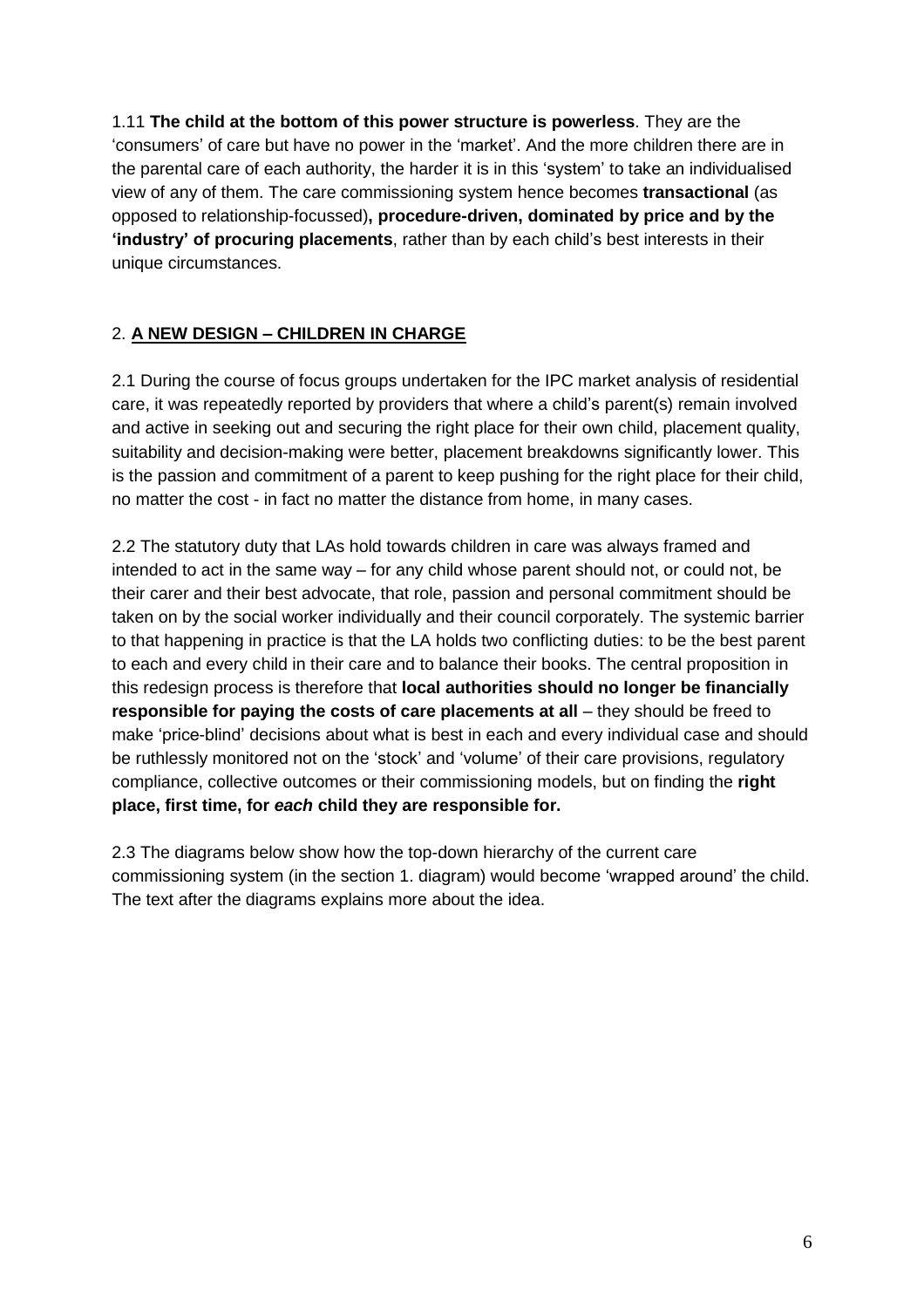

2.4 The core features of the new design are:

*a) Powers and duties*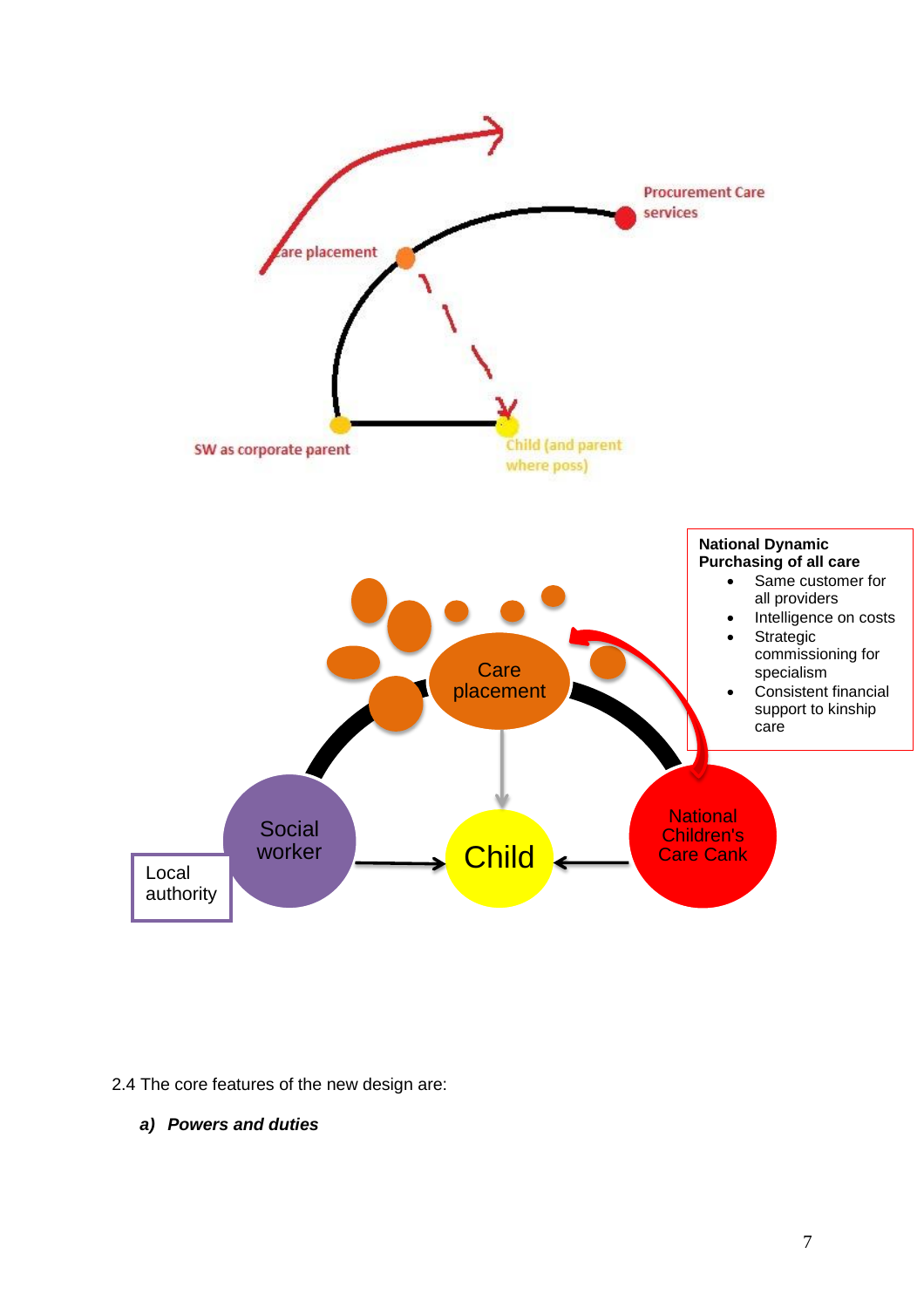2.4a.) 1 Free **local authorities and social workers to focus on being the best corporate parent** they can be for each child in their care – to get to know each child and their needs well, and to make, as often as possible, the right decision about the right place first time.

2.4a.) 2 Create a **new national statutory body** – called here the **'Children's Care Bank'** – which has a statutory duty for every child subject to a Care Order made by the Family Courts. The duty would be to pay for the costs of their appropriate placement(s) throughout their time in care – **an open-ended and individual** *national* **duty to each child** of similar weight and nature to the *local* parental 'welfare' duty.

2.4a.) 3 All **placement decisions** would be made and approved (and payment triggered) by agreement between (colours relate to the diagram above):

- a) the **parental responsibility holder** (ie LA / social worker, but also birth parent(s) wherever appropriate to the child's case),
- b) the **placement provider / carer** and
- c) the **child/young person themselves** (not legally giving the child consent or veto rights, but with a default expectation that all placement decisions, and both of the above parties, actively seek and record the child's own expressed view about the placement).

2.4a.4 The **Care Bank would NOT have the power to dictate or decide placement choices** for individual children – their duty is simply to pay for the placement decided as best in each case by that 'triumvirate'.

2.4a.5 Instead of sitting powerless at the bottom of a power structure, the individual **child would sit right in the centre of power relations** between local and national bodies and their need to come together to decide and then pay for the right placement, first time. The Care Bank would, essentially, be the child's financial backer enabling them to act as a more empowered 'consumer' of their own care experience – if the child doesn't like their placement, or doesn't want to leave it when a change is proposed, they can appeal to the Care Bank to stop / continue funding it until they feel they have been heard. In any cases where the appeal to the Care Bank fails to satisfy the young person that they understand or agree with their placement (or next placement), the Children's Commissioner's Office could be called upon to seek resolution in its statutory role for children in care and their wider role in championing the wishes and feelings of children and young people.

### *b) Oversight*

2.4b.) 1 The Care Bank would need to be a Non Departmental Public Body (NDPB), in the same way as the Youth Justice Board – **established by primary legislation, with clear defined accountabilities as a public body** - and to hold the relevant statutory duties and financial budgets. With the kind of data it would hold and manage about children, it would need high levels of managerial independence and system security – of both staffing and administrative systems.

2.4b.) 2 Having a live, continuous national database and financial account of where and with whom each child in care is living would also mean the Care Bank would have **a live,**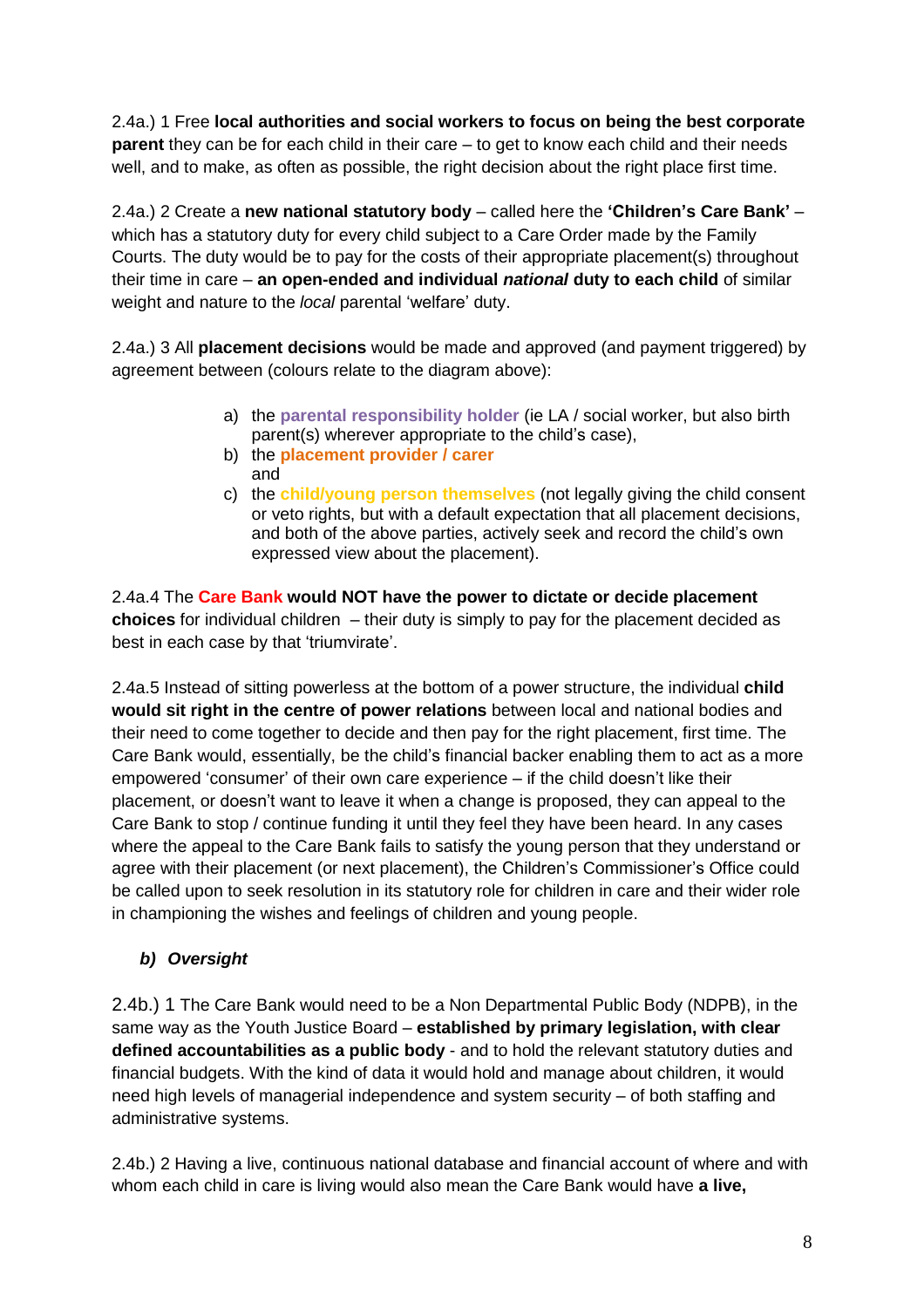**trackable record of placement breakdowns / sudden changes for each child**. It is easy to envisage such a system being able to automatically alert a 'concern' where two placement changes had happened in, say, six months or less, and trigger an immediate intervention to establish what is happening for that child, seeking evidence and rigorous assurances that the next placement will be stable for that child.

2.4b.3 Just as the YJB has been able to identify local areas with particularly high youth custody rates to inform local strategies for reducing them, the Care Bank could highlight **LAs and / or providers who have particularly high placement breakdown rates**, compared with national averages and patterns. They could also identify **LAs whose care bill is particularly high compared with others** – not with a view to questioning or disrupting individual placements decisions but exploring the possible reasons for markedly higher cost care options being used across the authority (eg underdeveloped support or a professional culture of aversion to using kinship care wherever appropriate).

### *c) Public Financing*

2.4c.) 1 The recent NAO report clarified that the grants to councils from the Department for Communities and Local Government (CLG) currently constitute the main source of funds for child protection and care services. Under the current terms of the 2015 Spending Review, those grants to councils will cease altogether by 2020, leaving all those councils to meet their budget demands to care for children solely from the proceeds of local business rates and council tax. This prospect not only **leaves the future funding of care for children extremely fragile** and far short of being able to meet the levels of demand currently being managed; it would mark the end of any contribution from British citizens' income tax contributions (which will remain gathered and spent nationally by the Treasury) towards the costs of protecting and caring for children. This is a **huge systemic funding failure for children in need of care and protection.**

2.4c.) 2 The Care Bank's expenditure budget for the nation's most vulnerable children should therefore be derived **directly from the Treasury, from the nation's income tax take** – as a mechanism for direct distribution to every child for whom the state is [corporate] parent, to pay for whatever the best care option is for them individually, wherever they are (or need to go) in the country. Not only would this correct the impending systemic financing failure for care by creating a national funding responsibility to match the local welfare duty, but it would also act as a mechanism for preventing the 'postcode lottery' for children, whereby children in the most deprived and financially struggling councils are at risk of being doubly disadvantaged in what care they receive purely because of where they come from.

### *d) 'The Market'*

2.4d.) 1 The Children's Care Bank would act as **one single 'dynamic purchasing' system** for covering the placement fees for all providers of foster, residential and adoption placements and could offer a coherent, nationally consistent package of financial support direct to kinship carers anywhere in the country.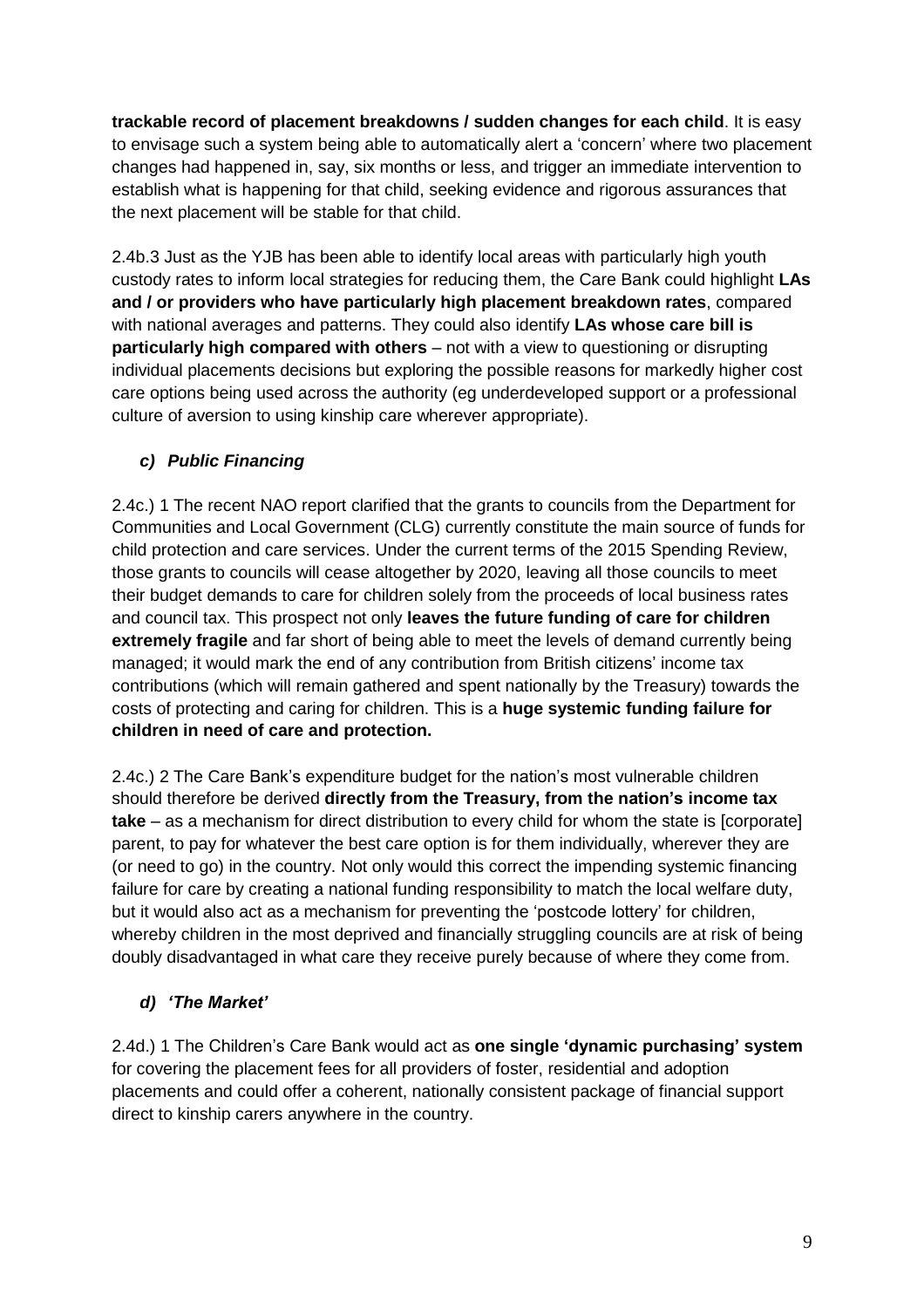2.4d.) 2 It should be expected that **significant duplication of care commissioning processes and bureaucracy costs could be lifted out from local authorities** by having a single procurement body.

2.4d.) 3 All care placement providers (private, public and charitable) would have just one procurer of their services – and the same one as everyone else. This would deliver **a** *real* **level playing field between sectors**; it would also enable mandatory open-book account sharing between the care providers and the Care Bank. Having one consistent 'customer' with transparency of accounts would provide a basis to ensure fair pricing against true costs for each provider, while avoiding the problems and distortions caused by fixed minimum / maximum pricing. It would also enable, for example, a clear and consistent requirement for all staff to be paid at or above the Real Living Wage standard.

2.4d.) 4 For providers, having one single ongoing procurement relationship, no matter where their children come from in the country, would **radically reduce and simplify their own business bureaucracy** and enable their day-to-day focus on offering great care, not on the current complexity and bureaucracy of business operations.

2.4d.) 5 Some care providers may only take children on care orders rarely (eg private boarding schools) and would agree a suitable spot purchase fee with the Care Bank. Others, whose occupancy may be steadily high, might negotiate a block contract structure (often done with different 'reservation' and 'occupation' rates), which we know can work out to be better value-for-money per placement than multiple repeated spot purchase fees. The Care Bank would have the **expertise and oversight to make appropriate and smart business arrangements with each provider** – and a public duty to ensure they are getting best value for money in each deal (not the same as being cheapest).

2.4d.) 6 The Care Bank would be well placed to develop a **longer term strategy for the stability, improvement, investment in and diversity of care provisions needed** (as well as any de-commissioning of under-used or outdated models / sites). It would have daily intelligence to inform a view of the strategic gaps in geographical locations and specialisms of care services. It could gather on an ongoing basis the **'consumer insights' and feedback from children themselves about the strengths and weakness of different care providers and service models**. Innovative new ideas and ventures with long investment and development timeframes could be planned in close collaboration with the Care Bank, with open discussion and agreement about the kind of fees they could receive once up and running, making investment a more viable long term proposition.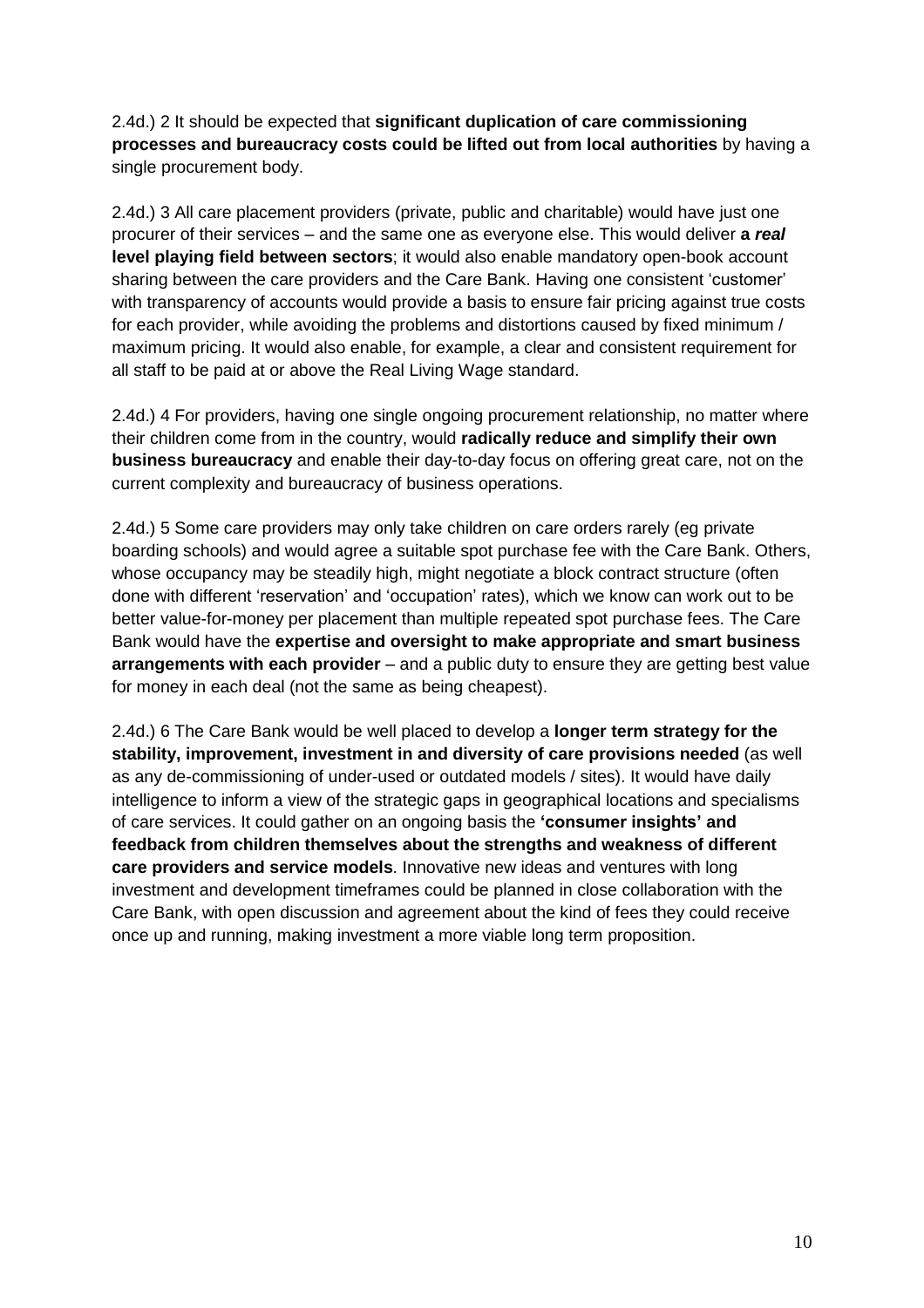## **4. THEORY & PRECEDENT**

#### *a) Market Economics*

4a.1 In terms of **[economics](https://www.childrenengland.org.uk/correcting-a-history-of-market-failure) / market theory**, this re-design idea embraces and remodels 'the market' to better reflect the fact that it is a **monopsony,** ie. there is only one paying customer for the care services needed for children on care order: the state. The state should therefore be able to spend its resources and develop strategic oversight of what capacity is needed to meet its duties more efficiently by embracing that fact. The Care Bank should be one single organization – even if in practice it is highly likely to need regional offices to manage relations, caseloads, negotiations and payments across local areas.

4a.2 By creating a direct individual statutory relationship towards the consumer of care (the child), for the paying customer (the Care Bank), the very considerable **customer / consumer split** within the current hierarchical care commissioning relationship should be ameliorated.

4a.3 **Competition would remain a driver within the market – but in the form of providers competing over the demand for, and retention of, placements with them** as choices made by the child / social worker. No care provider of any kind should get, or keep getting, placements with which a social worker and / or the child is unhappy. Social workers will have a strong incentive not to 'make do' with placements that they fear will break down or are otherwise not right for the child – as they will be directly monitored and held accountable on placement breakdowns (and could also be inspected on any one of their children's care pathways - see section 6). Poor quality care providers would be more powerfully and immediately disadvantaged in 'the market' by lack of referrals and a reputation of placement breakdowns than they ever would be by site inspections and recommissioning cycles.

4a.4 **Competition between providers on price**, however, would not be the same kind of driver as it is currently – the Care Bank would be in a position to pay different prices, based on evidence of the often different costs of their particular business model, to any care provider that the social worker and child think is best for them. Pricing would certainly need to be competitive, in the sense of being reasonable compared with other relevant competitors (which the Care Bank would be very knowledgeable about, as it would also be paying for those others). But 'competing' providers would not have to beat each other on price in order to 'win the business' of looking after children they haven't met yet – they would have to beat each other on appeal, popularity, reliability and quality of care for the children they look after.

#### *b) Public body / finance / commissioning models*

4b.1 In terms of precedents and comparisons, **the closest comparison would be that of the secure estate commissioning duties of the Youth Justice Board**. There is a great deal that could be learned from and used as a basis for the legal, functional and financial considerations of a Care Bank: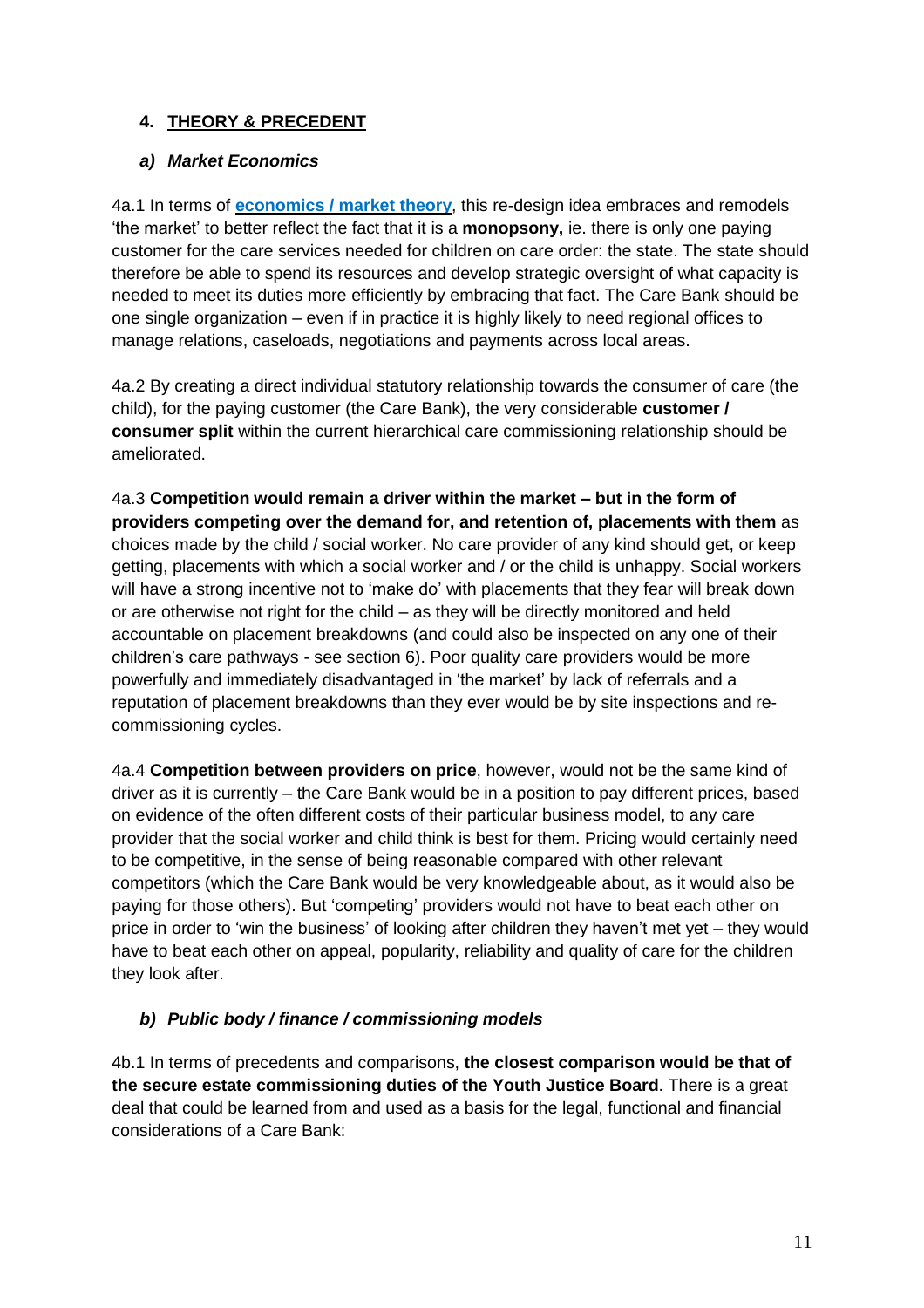- They too have an 'open-ended' national duty to make sure that secure placements are available and paid for all secure remands and sentences judged to be necessary locally, while having no *direct* control themselves over the volume of demand for them. In the YJB's case, the actual demand for secure placements is down to the decisions of Criminal Courts – in the case of the Care Bank it would be down to the Family Courts.
- The YJB's statutory role and commissioning oversight has enabled a successful long term strategy for demand reduction for *future* use of any kinds of custody (through strategic targeting and collaboration with local areas and services, while not failing *in the present* to provide places for all individual cases) and for improving quality and value-for-money across those who are funded by them.
- The **significant difference from the YJB** in the Care Bank idea is that the YJB has a second duty as well – to manage and make placement allocations for each individual child. In the Care Bank that would be the decision of the 'triumvirate' (Parental responsibility holder, care placement provider and the child / young person themselves). That distinction is important. It would be highly consistent with its functions, however, if the Care Bank were to be able to offer open and upto-date information and intelligence about the breadth of providers, to help placing social workers and children and young people themselves to understand and explore where might be best for them.
- So comparable are the remits and age-group, the **YJB's statutory functions could become integrated as a specialist unit within the Care Bank**. Such is the overlap in practice of children under care orders who are involved with the youth justice system, that it would be illogical to have both operating completely separately.

4b.2 In many senses **the Care Bank idea is a move towards far greater 'personalisation'** of the care commissioning system, as is already at the heart of the Government's SEND reforms. It is not, of course, about devolving or giving a budget to children to look after themselves – nor indeed, leaving them to navigate the choices themselves. However the aim is to create a commissioning structure that would essentially mirror the empowering philosophy and intentions of personal budgets – to stop making children fit into services commissioned and evaluated at volume, for 'batches' of people and need, rather than tailored to each service user, informed and evaluated by them.

### **5. 'Staying Put & Staying Close'**

5.1 There is widespread welcome and support, not just for the Staying Put rights already created for care leavers to continue in foster placements but for the principle of equalizing that right to all care settings. The practicalities of whether that extension of 'staying put' to all care leavers is feasible, desirable or affordable across all settings is messy, and only made more complex by it raising the legitimate question of whether it passes to local authorities a whole new set of service commissioning duties and ongoing care costs - and if so who commissions (or even predicts) 'staying put' capacity. **The Care Bank could both simplify the proposition and make it far more flexible and young person-centred for all care leavers.**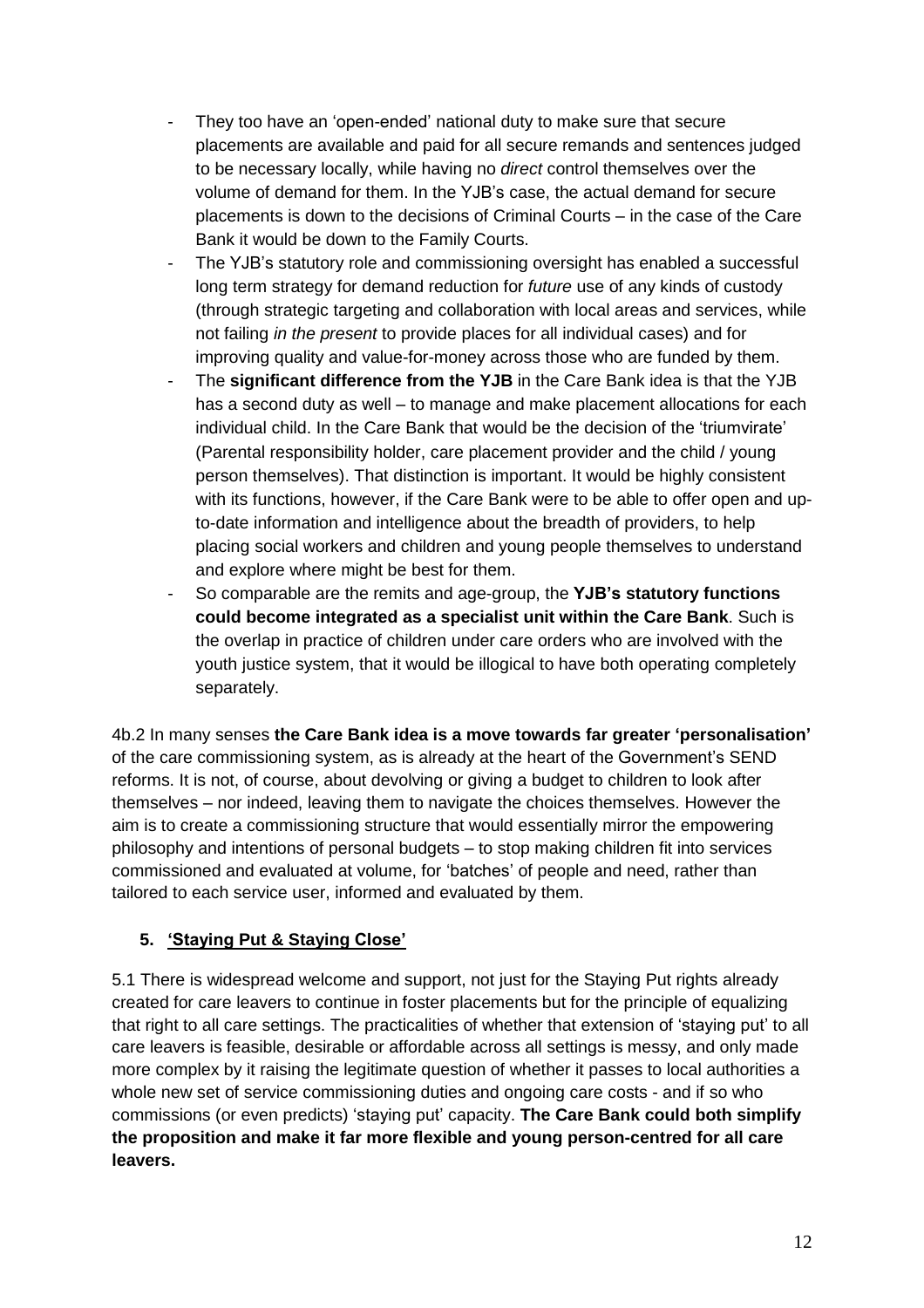5.2 Whether a care leaver is keen to move away, go to university, stay in their current placement, start living independently or with a partner, but nearby – or any other option – the Care Bank can hold the extended duty to financially 'back' the young person in their transition to adulthood. If they want to plan for a slower transition, staying where they live but move to their own flat by 19, and their current care provider is happy to extend their stay, the Care Bank can pay for the extended period and help with the costs of setting up in a flat. If their current care provider feels unsure about having older and younger residents all together but is keen to do all they can to maintain relationships, they could raise donations / public and / or private investment to establish a nearby residence for young people in transition from their care, and would be able to plan with the Care Bank for what they could expect by way of fees once established. For any care leaver whose attempt at independent living goes wrong and who needs to 'fall back on the family' as so many young people do in their late teens and early twenties, the Care Bank can be the clear and consistent funder enabling that to happen, wherever they feel they want to 'fall back' to. **The Care Bank would effectively become the 'bank of mum and dad' for care leavers!**

#### **6. ADDITIONAL OPPORTUNITIES OPENED BY THE IDEA**

While not the focus or primary purpose of the development of the Care Bank idea, a couple of other potential benefits / opportunities are opened up by it.

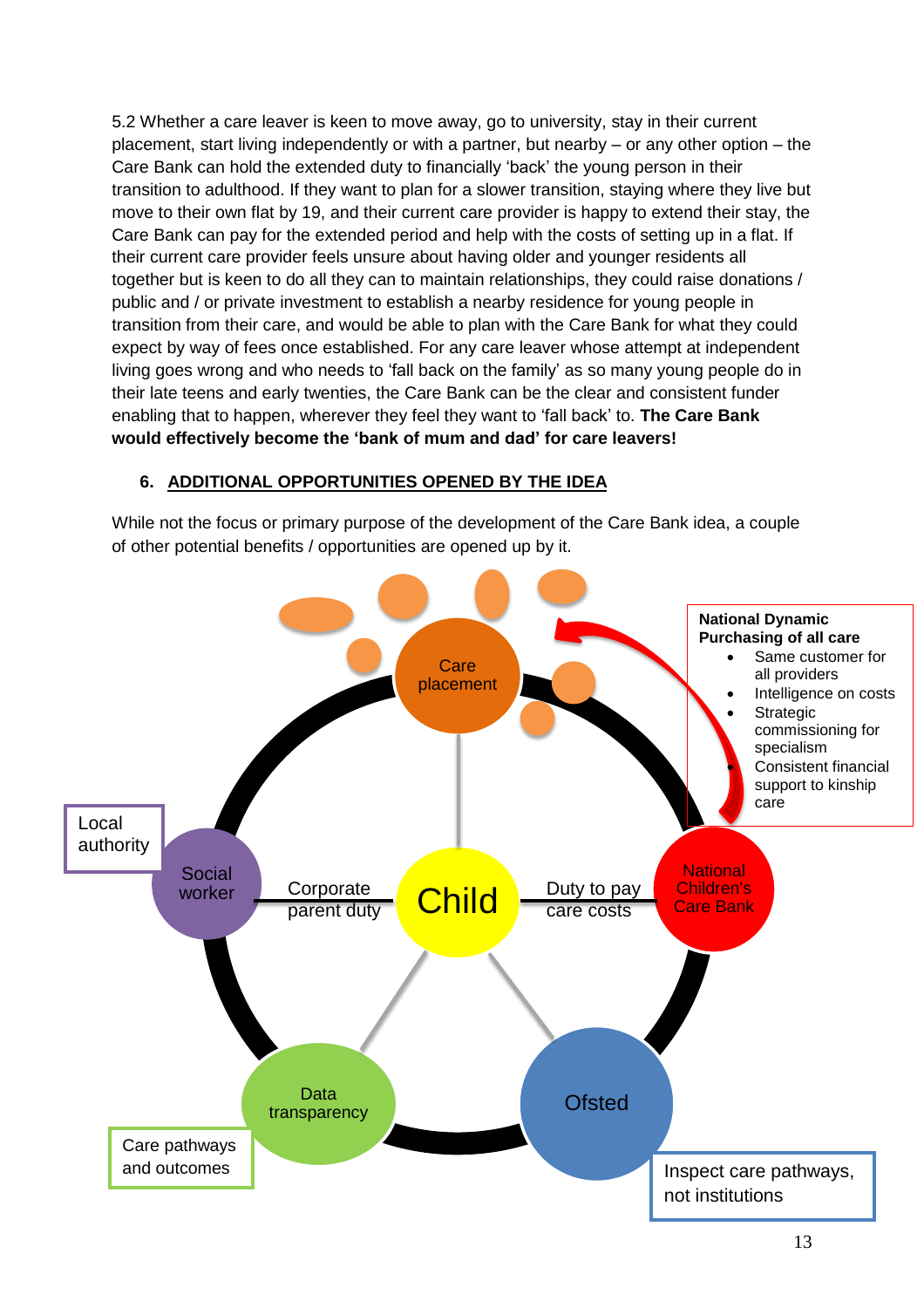- a) With a national database record of all children in care, their current home and their pathway since being given a care order, **Ofsted could conduct genuine casebased pathway inspections**. Instead of inspecting whole areas, settings, procedures and files, a wide range of children from the Care Bank's caseload could be selected (to ensure both geographical spread and a variety of needs, lengths of time in care and types of care placement) and their whole care journey could be the framework for inspecting every body, professional, decision / transition and agency who has been and / or still is involved with them – the child's own assessment being right at the centre of that inspection of course. All parts of the child protection and care system would know that any one of the children they are involved with could be the reason and basis for their inspection at any time – creating a genuine behavioural 'nudge' driver for high standards of practice in each and every case.
- b) Over time the Care Bank would build really valuable, **consistently gathered and informative national data and evidence** about:
	- Patterns, trends, pathways and real outcomes in adulthood for all children in care
	- True costs, pricing and the diversity of practice and 'business' models across the breadth of providers
	- Children and young people's 'consumer satisfaction' with the kinds of care, and different providers of care, they experience

Almost all research and policy analysis of the care system has identified these as persistently opaque yet vital evidence for genuine systems improvement.

#### **7. SOME THOUGHTS ON COST**

7.1 The Care Bank is proposed as a new national body, its funding derived direct from a new Treasury allocation. As such it is not proposed as being a cost-saving measure in itself - rather a mechanism that will halt and reverse the severe disinvestment in the care system that is inherent in the DCLG's decade of cuts to councils (2010 - 2020). It is, however, the author's belief that once established the creation and operation of the Care Bank does have the potential to reduce the costly bureaucracy and financial waste inherent in the current ways of arranging and paying for care.

7.2 This is not a costed proposal. Such costing would be a complex task, worth doing if this direction of travel is of serious interest but not as an academic exercise. The IPC research showed strong indications that the focus on freezing and pushing down fee prices in residential care has left many care providers in a fragile, potentially unsustainable, financial state. Similarly the use of 'cheapest first' hierarchies in placement choices has also obscured assessment of the real nature and levels of need for residential care that could be identified much earlier in entering care.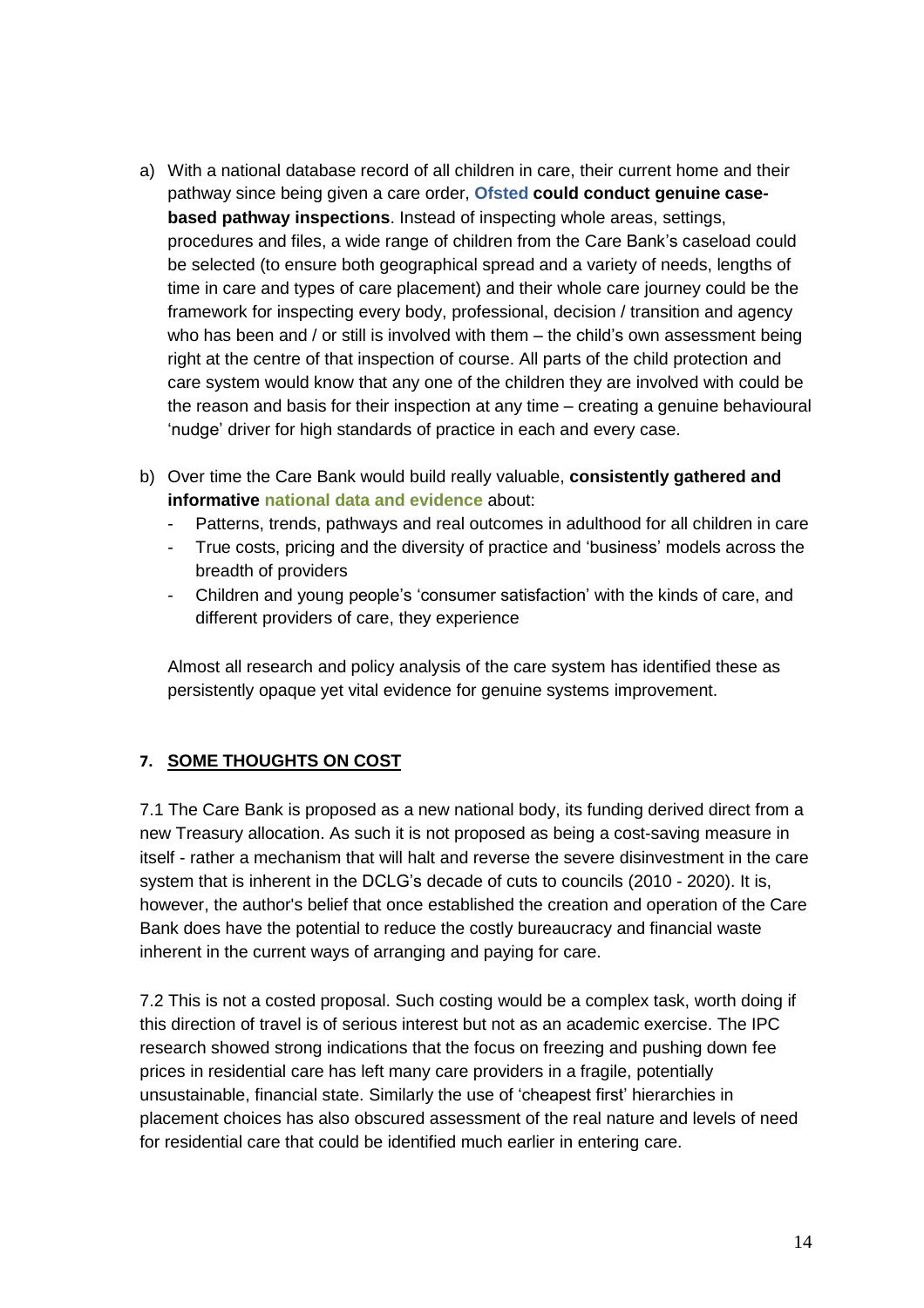7.3 To disentangle price and need and develop a picture of real need and true costs may take some time - but is, in essence, the main overall intention of this reform idea. The following are some **hypotheses and assumptions** about changing overall costs under this model – with the strong caveat that they are just that!

- a) The primary driver of the increasing care bill is the increasing demand for care. Strategies for controlling and reducing overall national spending on care services should drive the case for investment in Early Help and brink of care interventions to *reduce the need for care*, rather than continuing to pressurize and squeeze finances within the care sector for those children who are actually *in* care.
- b) Notwithstanding the significant set-up costs of a new body like the Care Bank, there would be significant efficiencies and cost savings created by the removal of care procurement responsibilities from all local authorities and their replacement with a single procurement body. Councils should be able to redeploy any such savings from their local commissioning and procurement demands for investment in community services.
- c) Providers would need less onerous and complex business management capacity dedicated to their framework tendering, price negotiations, etc – particularly those whose regional or national specialism can mean having procurement relationships with any and all local authorities. This reduced business bureaucracy should be reflected in reduced overheads – and would of course be made transparent and justifiable / challengeable to the Care Bank.
- d) There are major costs (human and financial) taken up within the current system by the extent of placement change and churn due to breakdowns and inappropriate placements. The systemic drive to focus local authorities on 'right place, first time' should see significantly reduced 'movement and churn' of placements and all the costs they generate.
- e) Children have no reference to price in their own feelings and preferences about where they want to be. They will often most want the relatively cheapest option (eg kinship placement) for reasons of maintaining friendships, trust and belonging. Giving children and young people a much stronger voice and recourse to make sure that they get placements they are happy with may well have the effect of creating much greater demand for, and therefore professional focus and effort on, the cheaper care options (relative to children's homes) and making them safe and supported to succeed as often as possible.
- f) Focussing LAs on getting the right place first time, and settling children into stable placements as soon as possible after they've been taken into care, should create much clearer space for planning for permanence. Quicker pathways through care (whether to adoption, return to family, or to supported independence in adulthood) should be helped by less 'churn' of placement breakdowns and how disruptive they are to children being ready or able to move towards permanence.